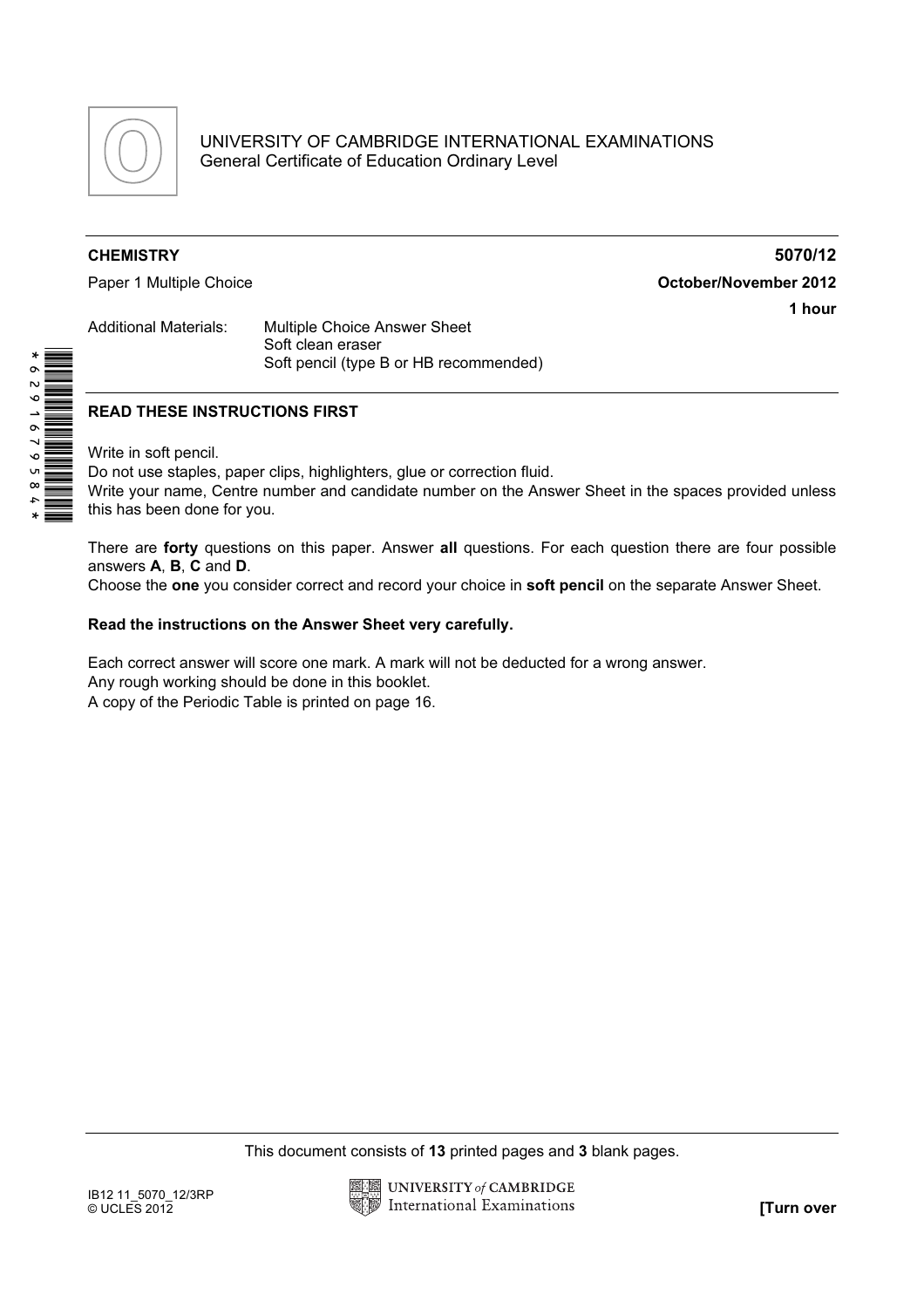- 1 Which is a property of hydrogen gas?
	- A It burns in air.
	- **B** It has an unpleasant smell.
	- C It relights a glowing splint.
	- D It turns moist litmus paper red.
- 2 Four identical balloons are filled with different gases all at the same temperature and pressure.



The gases gradually diffuse out of the balloons.

Which pair of balloons will deflate at the same rate?

A P and Q B Q and R C R and S D S and P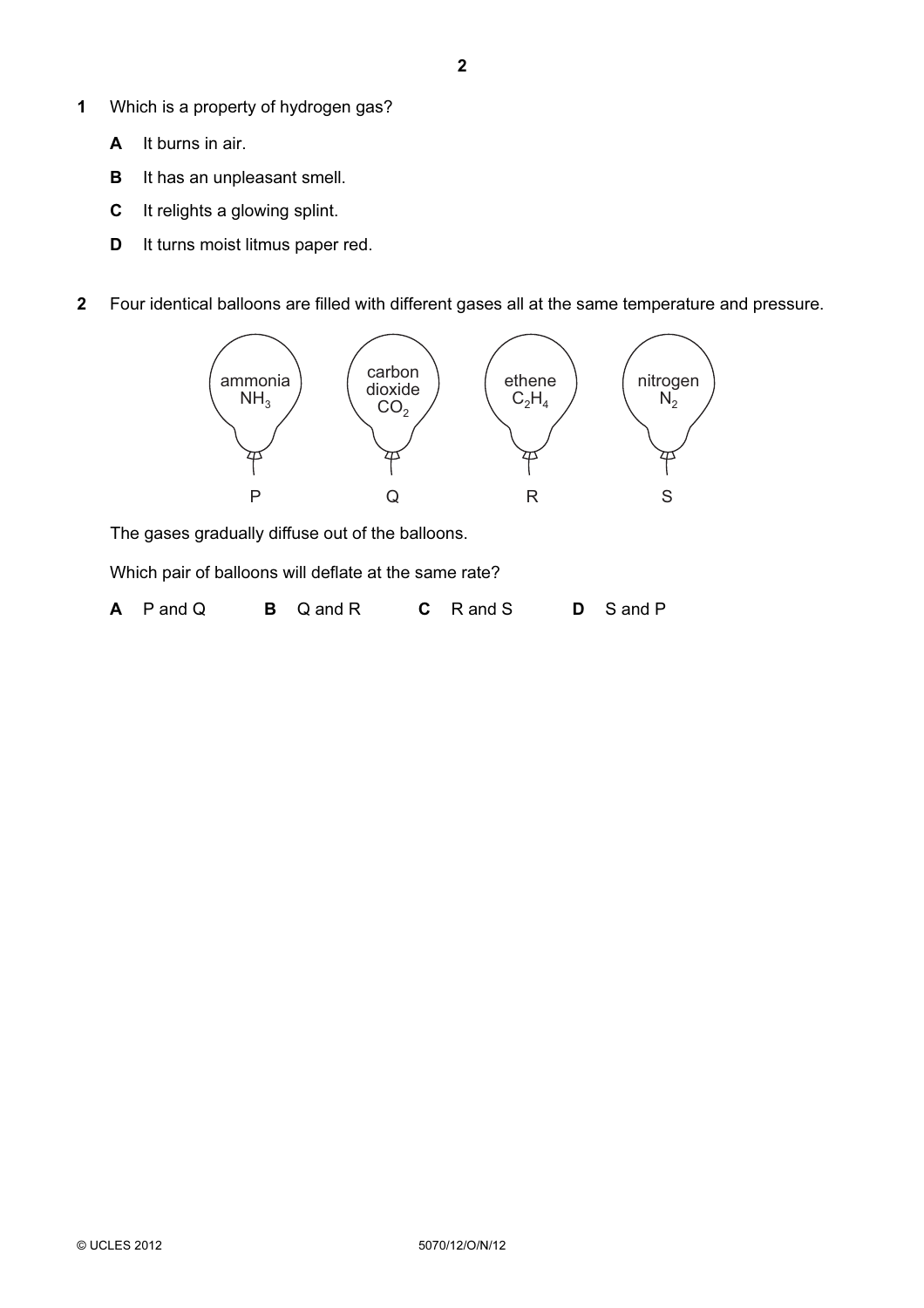Both gases can be dried using concentrated sulfuric acid.

Which diagram represents the correct method of obtaining pure dry chlorine from damp chlorine containing a small amount of hydrogen chloride?



4 Two particles have the compositions shown.

| electrons | neutrons | protons |
|-----------|----------|---------|
|           |          |         |
|           |          |         |

Which statement about X and Y is correct?

- A They are both positively charged.
- **B** They are particles of the same element.
- C They have the same mass number.
- **D** They have the same number of nucleons.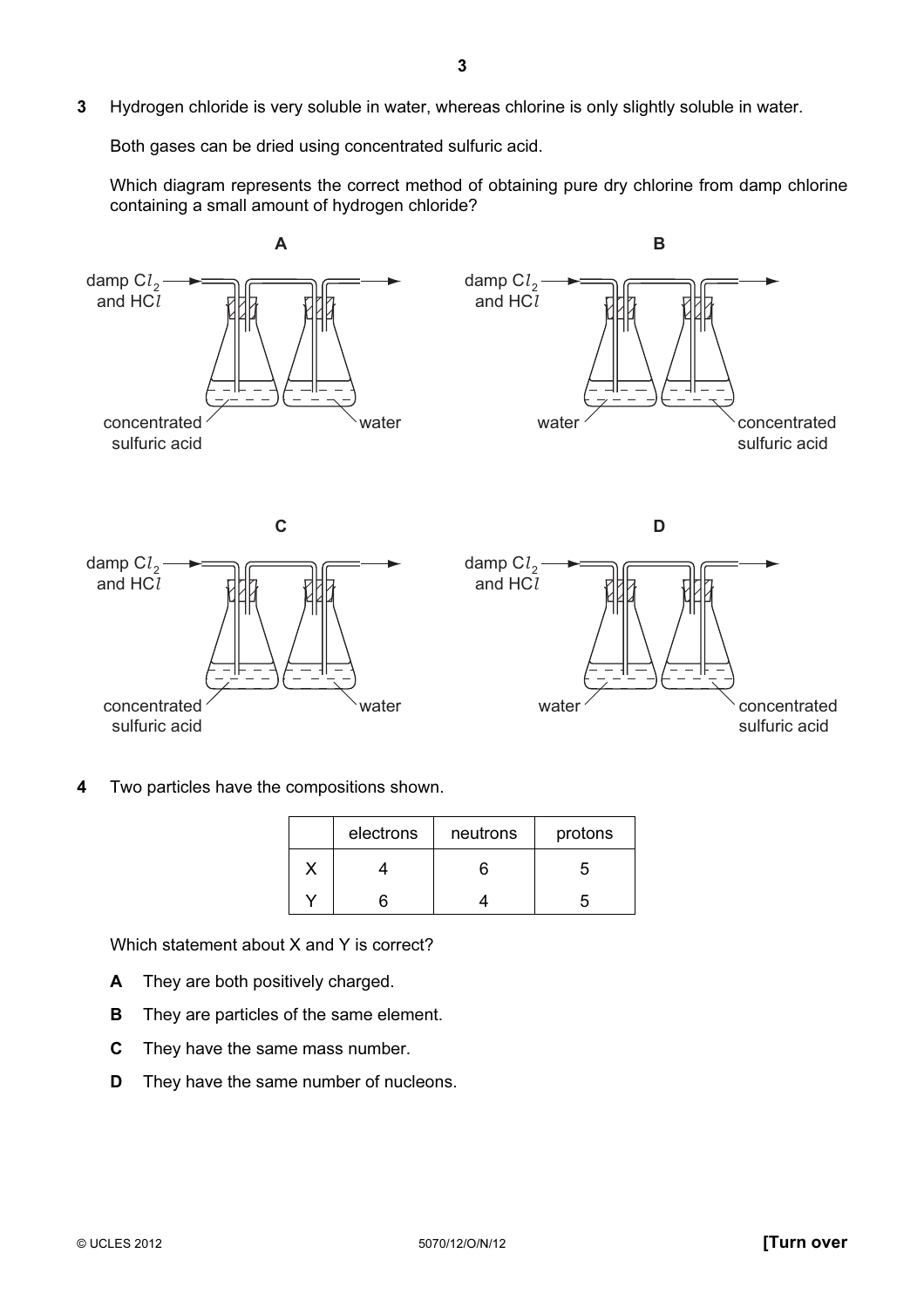- 5 Which of the following is not a mixture?
	- A ethanol
	- B petrol
	- C steel
	- D tap water
- 6 When concentrated aqueous sodium chloride is electrolysed using carbon electrodes, which row correctly states the products at the electrodes and the solution remaining?

|    | cathode $(-)$ | anode $(+)$ | solution remaining |
|----|---------------|-------------|--------------------|
| А  | chlorine      | hydrogen    | hydrochloric acid  |
| в  | hydrogen      | chlorine    | sodium hydroxide   |
| r. | hydrogen      | oxygen      | sodium chloride    |
|    | sodium        | chlorine    | water              |

7 Carbon and silicon are both in Group IV of the Periodic Table, but at room temperature  $CO<sub>2</sub>$  is a gas whereas  $SiO<sub>2</sub>$  is a solid.

Which statement explains this?

- **A** Covalent bonding is weaker in  $CO<sub>2</sub>$ .
- **B** Covalent bonds in  $CO<sub>2</sub>$  are double bonds and in  $SiO<sub>2</sub>$  the covalent bonds are single bonds.
- $C$   $CO<sub>2</sub>$  is a covalent compound and SiO<sub>2</sub> is ionic.
- $D$   $CO<sub>2</sub>$  is a simple covalent molecule and SiO<sub>2</sub> is a macromolecule.
- 8 An ionic compound has the formula  $X_3Y_2$ .

To which groups of the Periodic Table do X and Y belong?

|   | group for X | group for Y |
|---|-------------|-------------|
| A | Ш           | Ш           |
| В | Ш           | Ш           |
| C | Ш           | \ /         |
| D |             |             |

9 When two solutions are mixed, a precipitate of a magnesium compound is formed.

Which salt would be formed from solution as a precipitate?

**A** MgCO<sub>3</sub> **B** MgCl<sub>2</sub> **C** Mg(NO<sub>3</sub>)<sub>2</sub> **D** MgSO<sub>4</sub>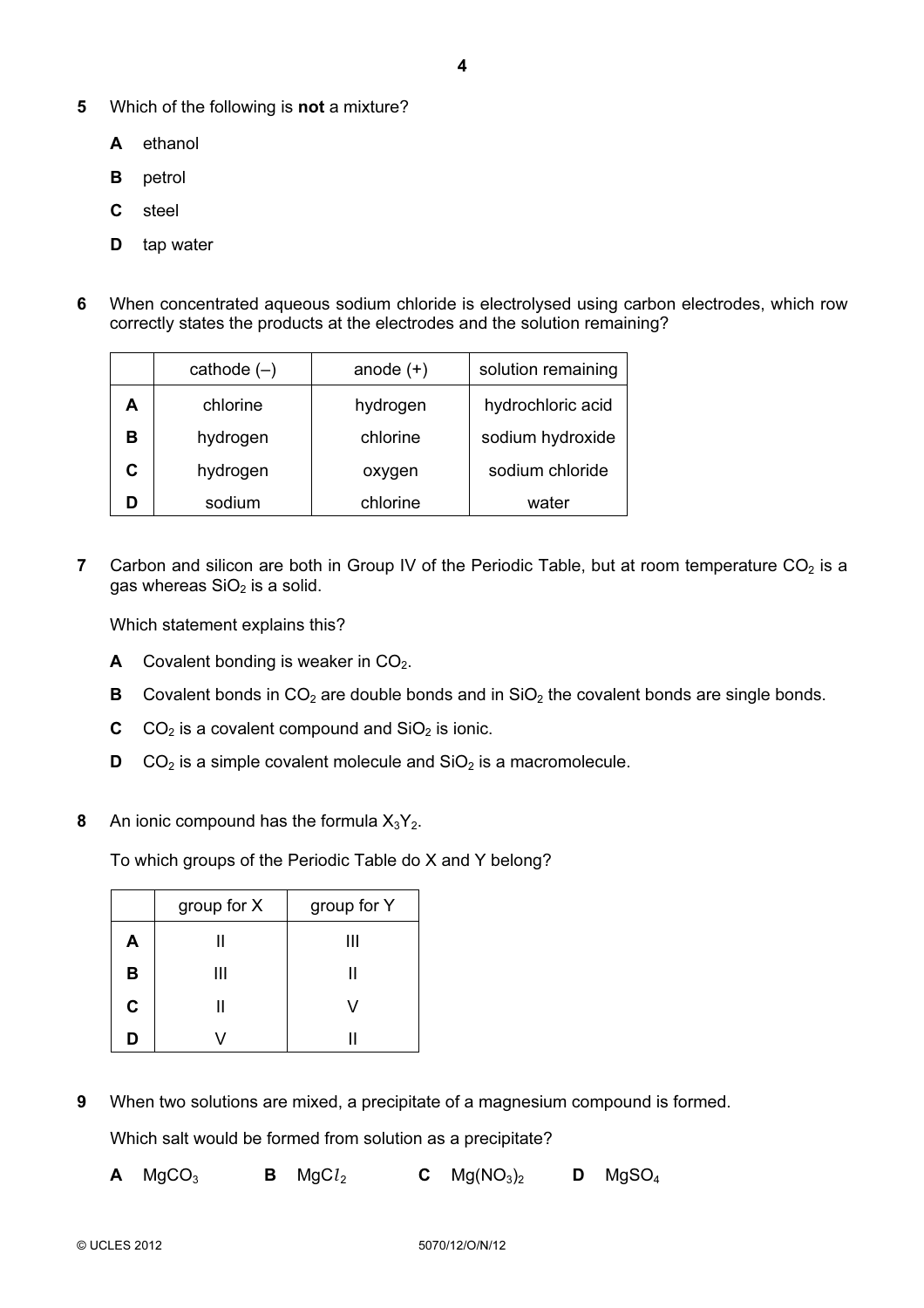10 Which substance has metallic bonding?

|    | conducts electricity |             | state of substance<br>formed on reaction |
|----|----------------------|-------------|------------------------------------------|
|    | when solid           | when liquid | with oxygen                              |
| А  |                      |             | solid                                    |
| в  |                      |             | gas                                      |
| C. | X                    |             | no reaction                              |
|    |                      |             | solid                                    |

11 In separate experiments sulfur dioxide, a reducing agent, was passed through acidified solutions of potassium dichromate(VI) and potassium manganate(VII).

Which pair describes the colour changes observed in the experiments?

|   | colour change of<br>potassium dichromate(VI) | colour change of<br>potassium manganate(VII) |
|---|----------------------------------------------|----------------------------------------------|
| А | orange to green                              | pink to colourless                           |
| в | colourless to green                          | green to pink                                |
|   | colourless to orange                         | pink to green                                |
|   | orange to green                              | colourless to pink                           |

12 In the experiment shown in the diagram, the bulb lights and two colourless gases are formed, one at each electrode.



What is X?

- A concentrated aqueous sodium chloride
- **B** dilute sulfuric acid
- C methanol
- D molten sodium chloride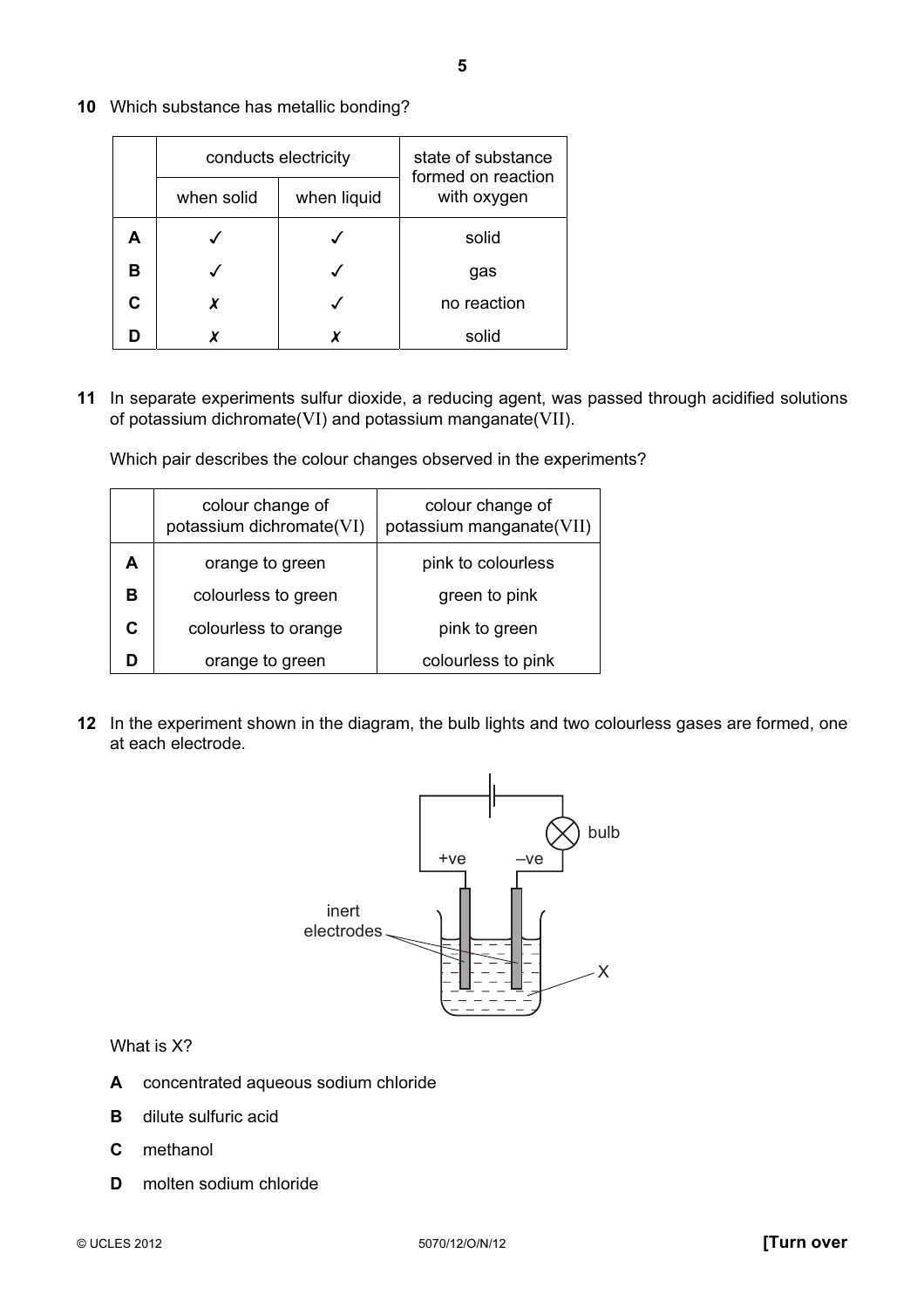13 0.5 mol/dm<sup>3</sup> hydrochloric acid is added gradually to a flask containing 20 cm<sup>3</sup> of 2 mol/dm<sup>3</sup> sodium hydroxide solution.

What is the total volume, in cm<sup>3</sup>, of the mixture in the flask when the solution is just neutral?

- **A** 30 **B** 40 **C** 60 **D** 100
- 14 Two of the reactions used in the manufacture of nitric acid,  $HNO<sub>3</sub>$ , are shown.

```
2NO + O<sub>2</sub> \rightarrow 2NO<sub>2</sub>
```
 $4NO_2 + 2H_2O + O_2 \rightarrow 4HNO_3$ 

What is the maximum number of moles of nitric acid which could be formed from one mole of nitrogen monoxide, NO?

A 0.5 B 1.0 C 2.0 D 4.0

15 Sulfur trioxide is produced by the following reaction.

 $2SO_2(g) + O_2(g) \rightleftharpoons 2SO_3(g)$   $\Delta H = -195kJ$ 

Which change in conditions would produce a greater yield of  $SO<sub>3</sub>$  at equilibrium?

- A adding a catalyst
- **B** increasing the pressure
- C increasing the temperature
- **D** removing some  $SO_2$  and  $O_2$
- 16 Solution X has a pH value of 12. It is added to aqueous ammonium chloride and the mixture is warmed.

Which information is correct?

|   | solution $X$ is | when the mixture is warmed |
|---|-----------------|----------------------------|
| A | acidic          | ammonia gas is given off   |
| в | acidic          | no gas is given off        |
| C | alkaline        | ammonia gas is given off   |
|   | alkaline        | no gas is given off        |

17 Which compound contains only eight covalent bonds?

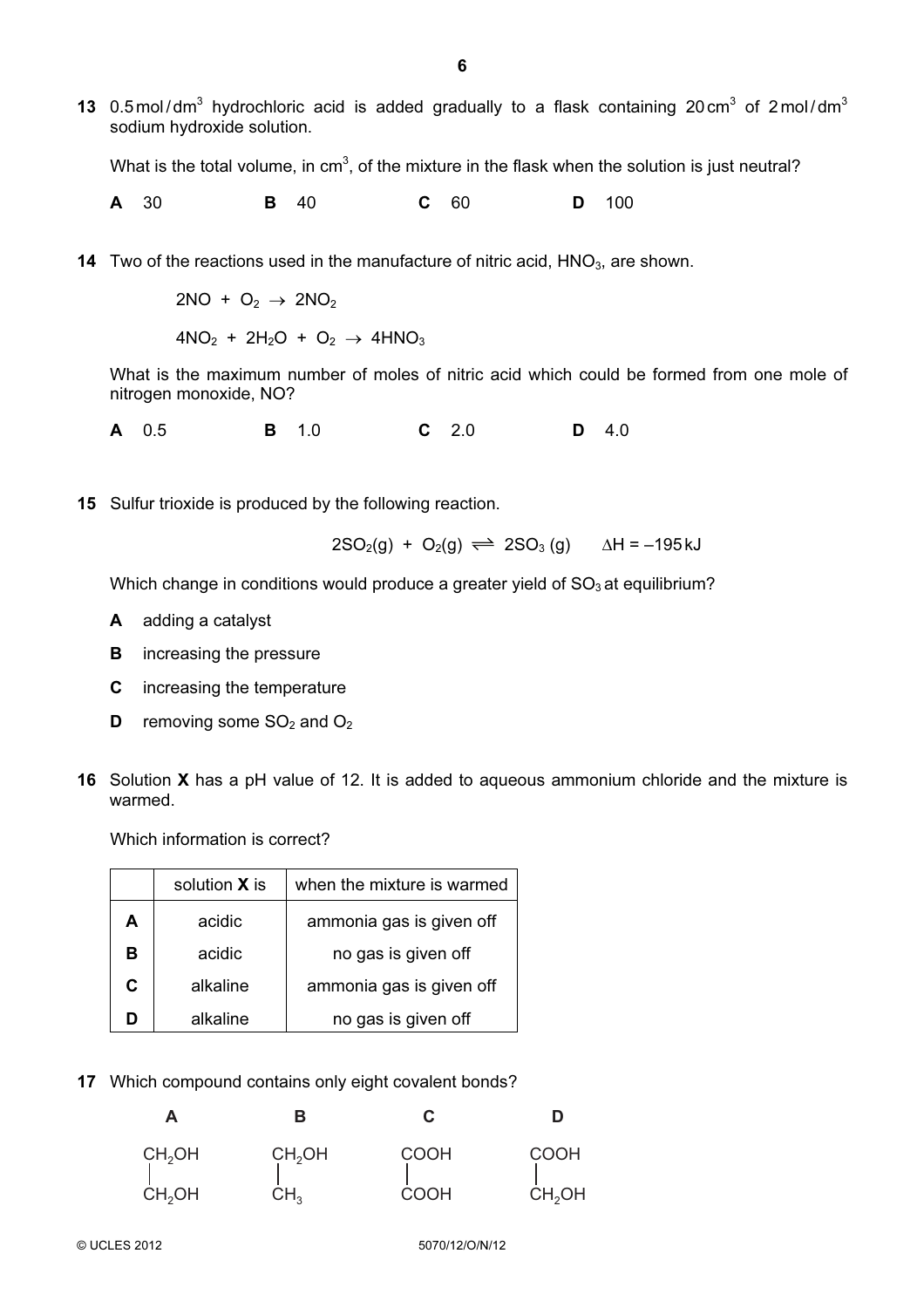- A The activation energy is lowered.
- **B** The molecules collide more frequently.
- **C** The molecules have more energy.
- **D** The reaction is more exothermic.
- 19 The diagram shows the steps by which carbon dioxide can be converted into organic products and finally returned to the atmosphere.

Which step is an example of combustion?



20 The diagram shows some reactions of copper compounds.

Which change is made by adding an acid?

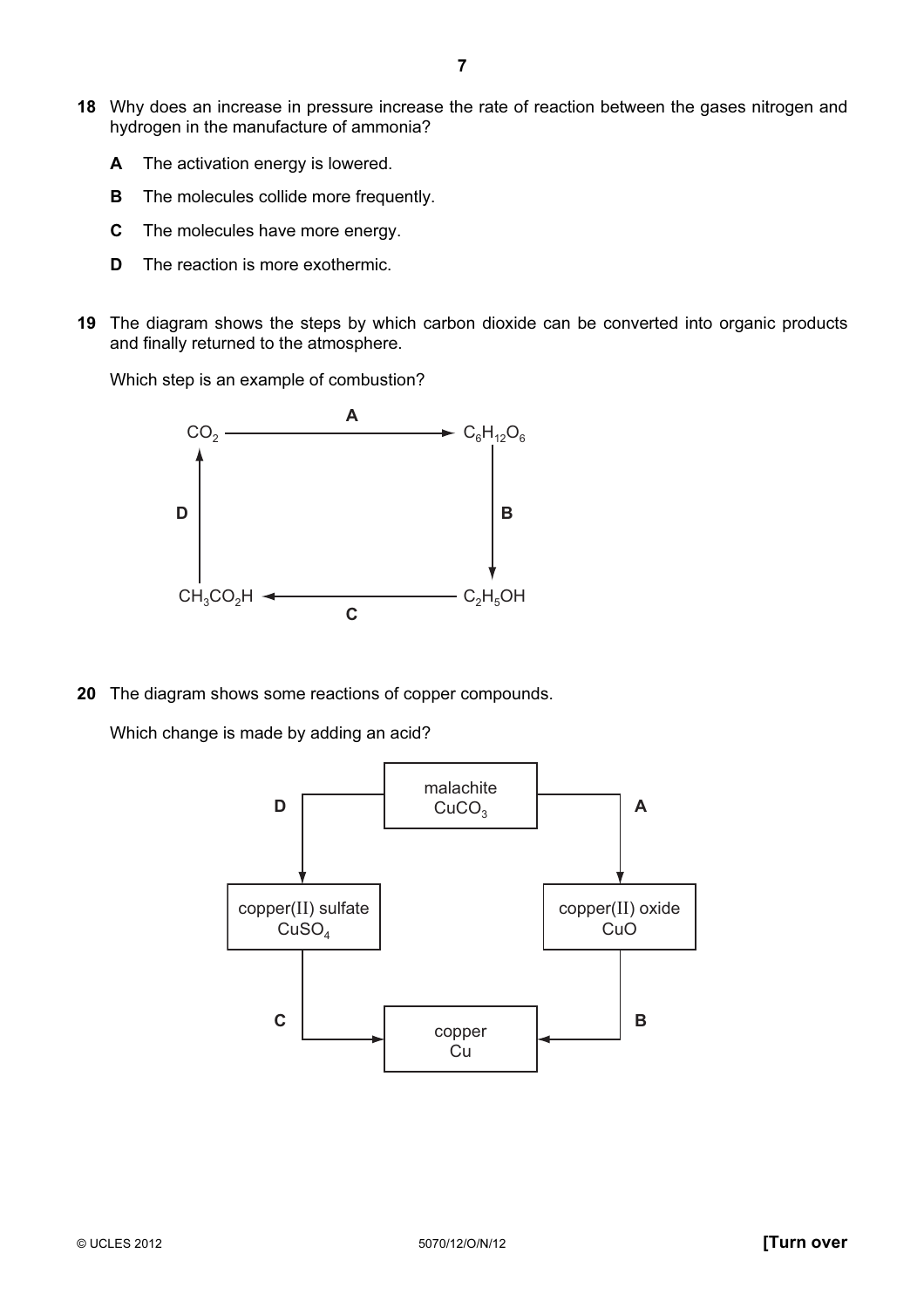21 What is the effect of a catalyst on the activation energy and on the enthalpy change, ∆H, of a reaction?

|    | activation energy | ٨H        |
|----|-------------------|-----------|
|    | decreases         | decreases |
| R  | decreases         | unchanged |
| r. | increases         | decreases |
|    | increases         | unchanged |

22 Which substance in the table could be an amphoteric oxide?

|   | reaction with<br>dilute hydrochloric acid | reaction with<br>water | reaction with<br>sodium hydroxide |
|---|-------------------------------------------|------------------------|-----------------------------------|
| А | dissolves                                 | insoluble              | dissolves                         |
| в | dissolves                                 | insoluble              | insoluble                         |
| C | insoluble                                 | dissolves              | insoluble                         |
| D | insoluble                                 | insoluble              | dissolves                         |

23 Which element in the table is an alkali metal?

|             | melting point<br>$^{\circ}$ C | density<br>$g/cm^3$ |
|-------------|-------------------------------|---------------------|
| A           | -39                           | 13.60               |
| B           | -7                            | 3.10                |
| $\mathbf c$ | 98                            | 0.97                |
| D           | 1083                          | 8.92                |

24 Which compound is present in sand in the largest proportion?

**A**  $Al_2O_3$  **B** CaSO<sub>4</sub> **C** NaCl **D** SiO<sub>2</sub>

25 Atoms of elements X and Y have the electron configurations 2,5 and 2,8,5 respectively.

Which deduction about these elements can be made from this information?

- A The atoms are isomers.
- **B** The atoms are isotopes.
- C The elements are in the same group of the Periodic Table.
- D The elements are in the same period of the Periodic Table.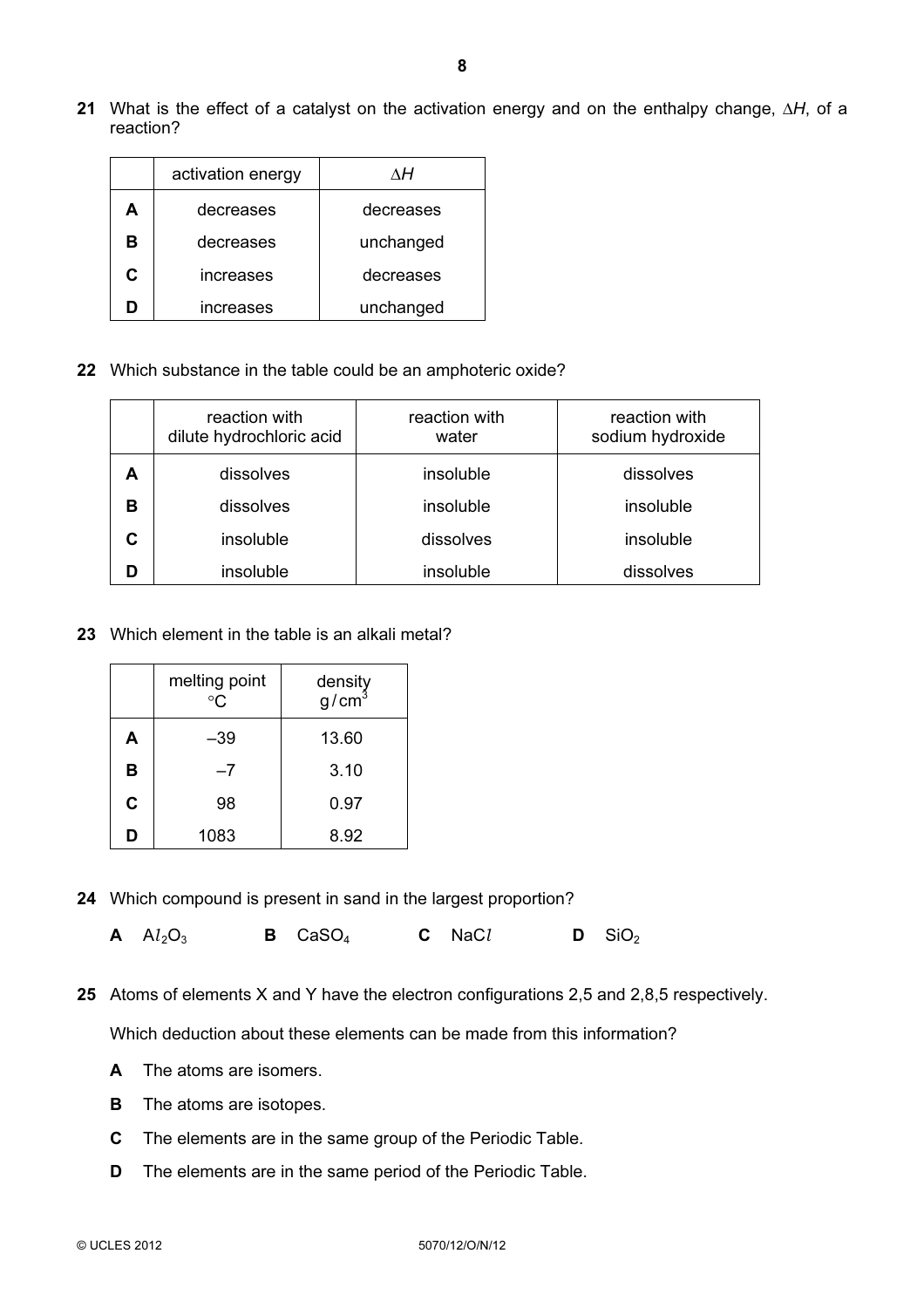26 What is the function of silica,  $SiO<sub>2</sub>$ , in the equation shown below?

 $CaO + SiO<sub>2</sub> \rightarrow CaSiO<sub>3</sub>$ 

- A a basic oxide
- **B** a reducing agent
- C an acidic oxide
- **D** an oxidising agent
- 27 Which gas can be removed from the exhaust gases of a petrol-powered car by its catalytic converter?
	- A carbon monoxide
	- **B** carbon dioxide
	- C nitrogen
	- D steam
- 28 Metal M will displace copper from aqueous copper(II) sulfate solution, but will not displace iron from aqueous iron(II*)* sulfate solution. M is extracted from its oxide by heating the oxide with carbon.

What is the order of reactivity of these four metals?

|   | least reactive |         |                | most reactive |
|---|----------------|---------|----------------|---------------|
| А | sodium         | metal M | iron           | copper        |
| в | sodium         | iron    | metal <b>M</b> | copper        |
|   | copper         | iron    | metal <b>M</b> | sodium        |
|   | copper         | metal M | iron           | sodium        |

29 Which substance in the table is the element iodine?

|   | state at room<br>temperature | electrical conductivity<br>when molten |
|---|------------------------------|----------------------------------------|
| A | liquid                       | good                                   |
| в | liquid                       | none                                   |
| C | solid                        | good                                   |
| n | solid                        | none                                   |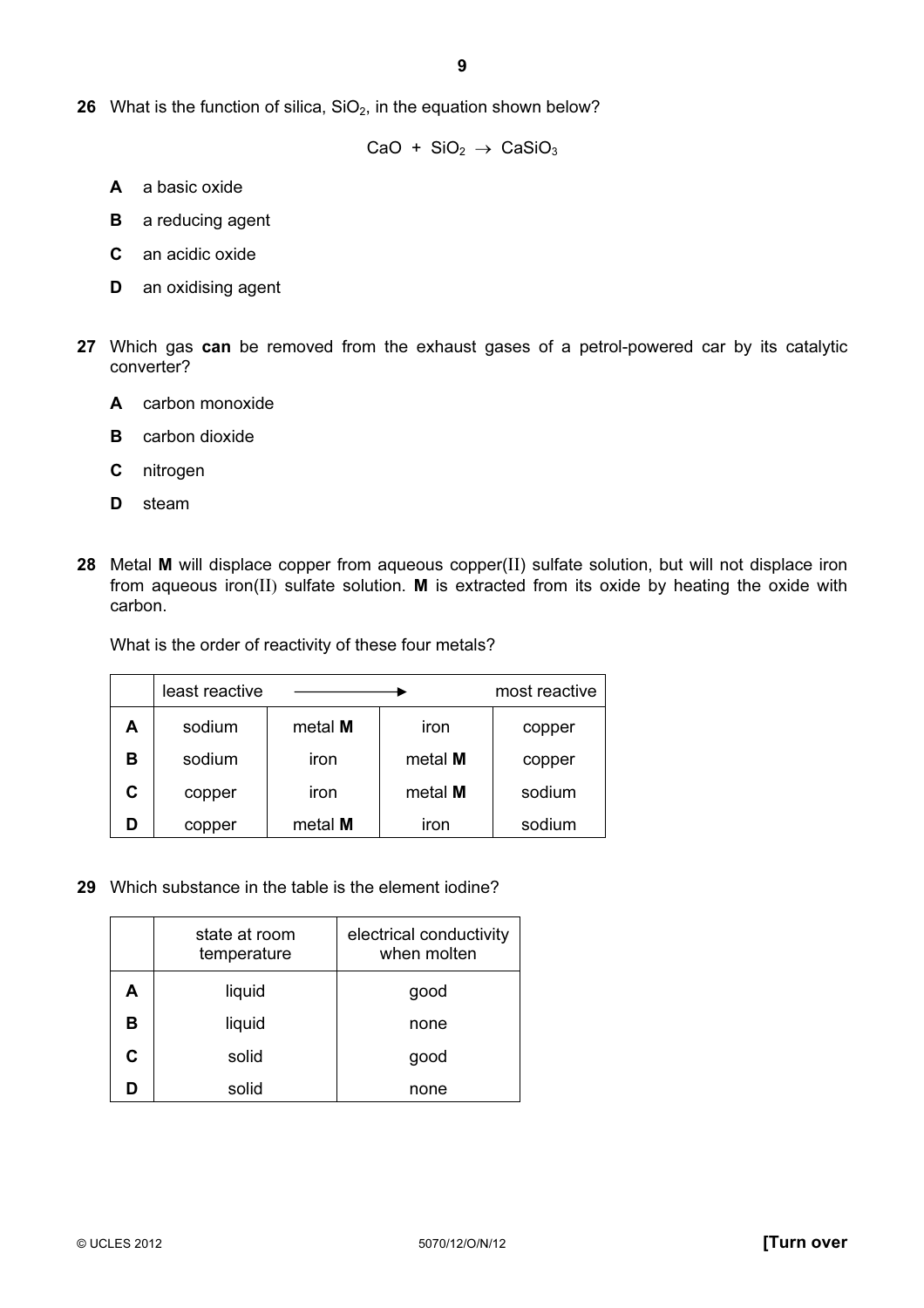30 Iron pipes corrode rapidly when exposed to sea water.

Which metal, when attached to the iron, would not offer protection against corrosion?

- A aluminium
- B copper
- C magnesium
- D zinc.
- 31 Which method is used in industry to extract aluminium from bauxite?
	- A electrolysis
	- **B** heating alone
	- C heating with carbon
	- **D** heating with magnesium
- 32 Which row shows both the correct source and the correct effect of the named pollutant?

|   | pollutant          | source                                                  | effect         |
|---|--------------------|---------------------------------------------------------|----------------|
| A | carbon monoxide    | incomplete combustion of<br>carbon-containing materials | global warming |
| в | oxides of nitrogen | decaying vegetable matter                               | global warming |
| C | ozone              | photochemical reactions                                 | acid rain      |
| D | sulfur dioxide     | volcanoes                                               | acid rain      |

33 A sample of soil has a nitrogenous fertiliser in the form of an ammonium salt added to it. The ammonium salt dissolves in the water in the soil.

When tested a week later, the water in the soil contained 15.3% of dissolved nitrogen and had a pH of 4.6.

Calcium hydroxide was added to the soil and then the water in the soil was tested the next day, both for nitrogen content and pH.

What would be the most likely result of the final test?

|   | % of nitrogen | рH  |  |  |  |
|---|---------------|-----|--|--|--|
| Α | 11.4          | 3.8 |  |  |  |
| в | 12.7          | 6.9 |  |  |  |
| C | 15.3          | 4.6 |  |  |  |
| D | 19.8          | 4.2 |  |  |  |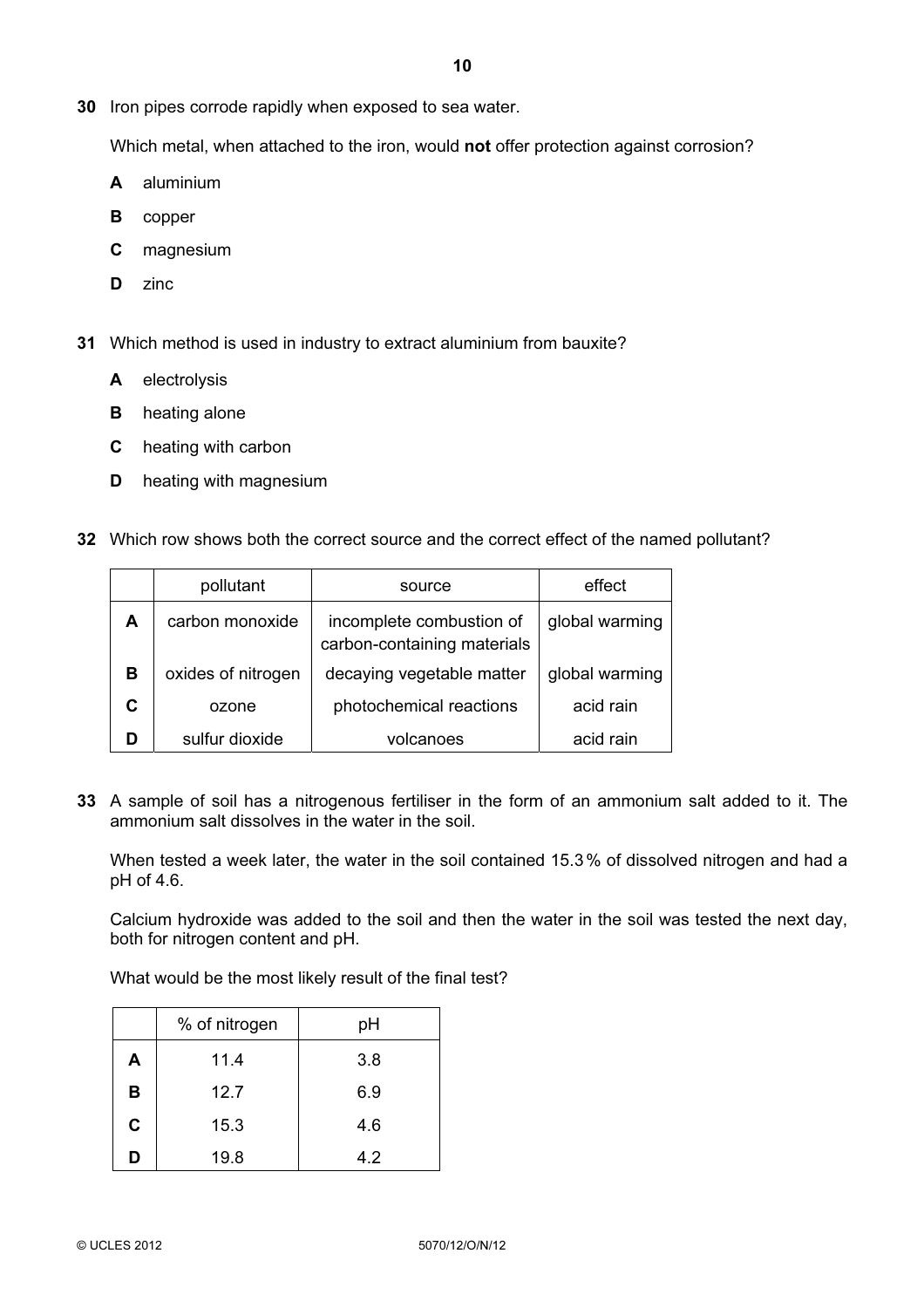- cracking of oil air gas X gas W pressure Y and 500 °C product  $\overline{z}$  fertiliser
- 34 The diagram shows a flow chart for the manufacture of fertiliser.

In the flow chart, what are W, X, Y and Z?

|   | W              | Х               |      | 7               |
|---|----------------|-----------------|------|-----------------|
| Α | H <sub>2</sub> | $N_2$           | high | NH <sub>3</sub> |
| B | $\mathsf{O}_2$ | SO <sub>2</sub> | high | SO <sub>3</sub> |
| C | $\mathsf{O}_2$ | SO <sub>2</sub> | low  | SO <sub>3</sub> |
| D | $N_2$          | H <sub>2</sub>  | high | NH <sub>3</sub> |

35 A factory manufactures poly(ethene).

Which raw material will the factory need?

- A bitumen
- B methane
- C methanol
- D naphtha
- 36 Starch is a carbohydrate and is broken down to simple sugars by saliva in the mouth.

What is the name for this reaction?

- A condensation
- B fermentation
- C hydrolysis
- D polymerisation
- 37 If 1 mole of each alkane is completely burned in oxygen, which will provide 7 moles of products?
	- **A** CH<sub>4</sub> **B** C<sub>2</sub>H<sub>6</sub> **C** C<sub>3</sub>H<sub>8</sub> **D** C<sub>4</sub>H<sub>10</sub>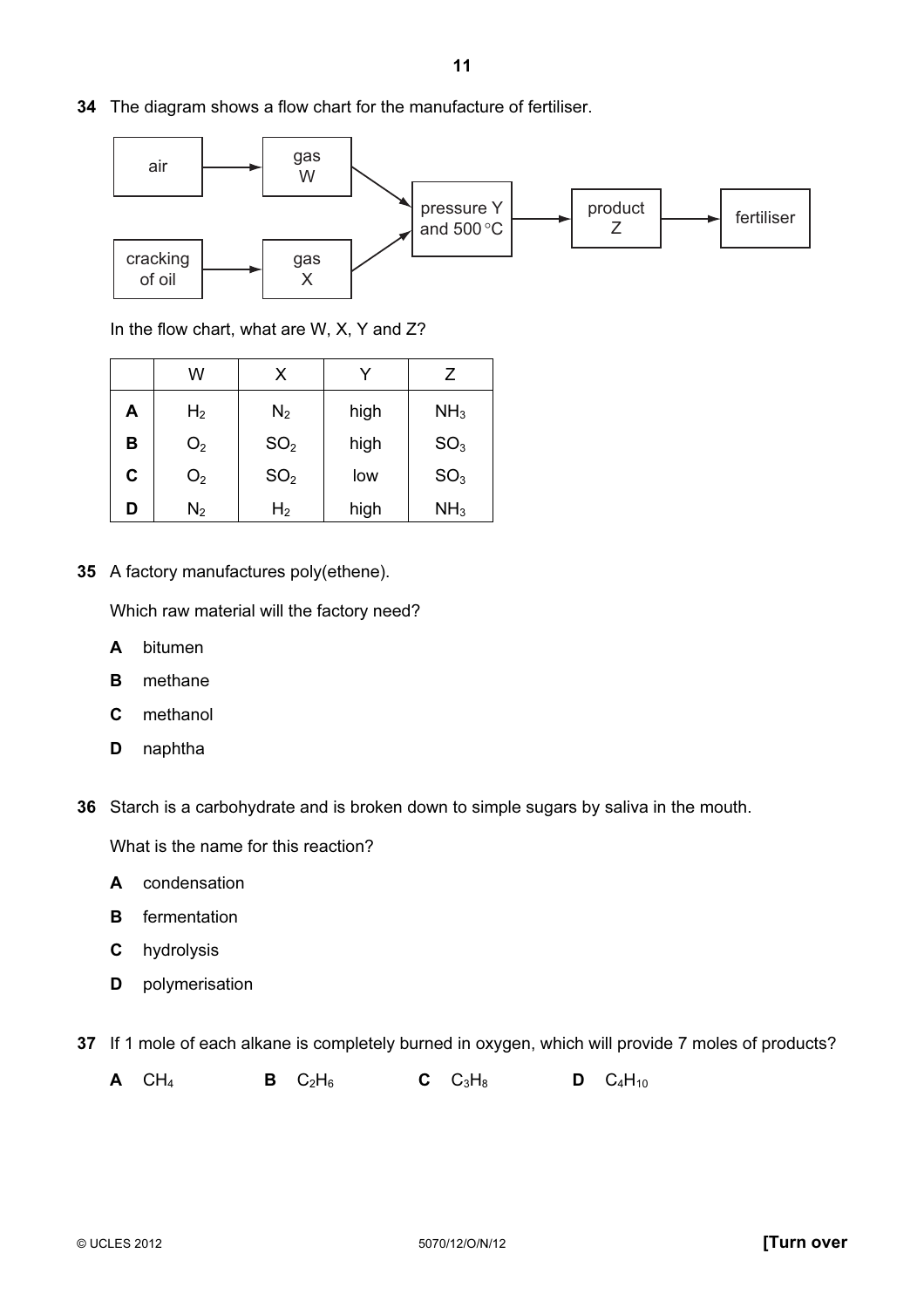38 An alcohol contains 60% carbon by mass.

What is its formula?

- **A** CH<sub>3</sub>OH **B** C<sub>2</sub>H<sub>5</sub>OH **C** C<sub>3</sub>H<sub>7</sub>OH **D** C<sub>4</sub>H<sub>9</sub>OH
- 39 The alcohol  $C_4H_9OH$  on oxidation with acidified potassium dichromate(VI) will give a carboxylic acid X.

Which acid is X?  
\n**A** 
$$
C_4H_9COOH
$$
 **B**  $C_3H_7COOH$  **C**  $C_2H_5COOH$  **D**  $CH_3COOH$ 

40 Which compound has a pH of less than 7?



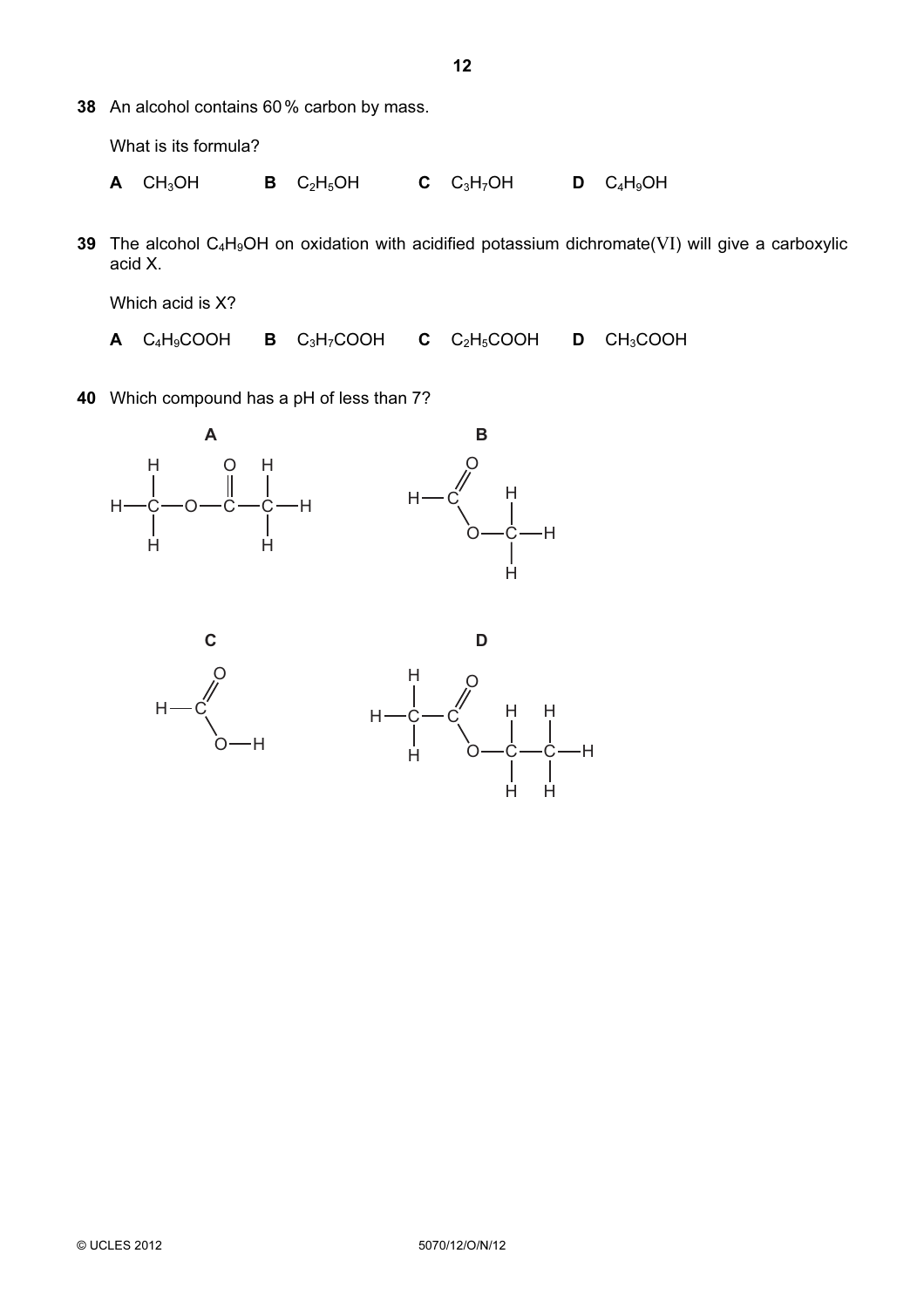# BLANK PAGE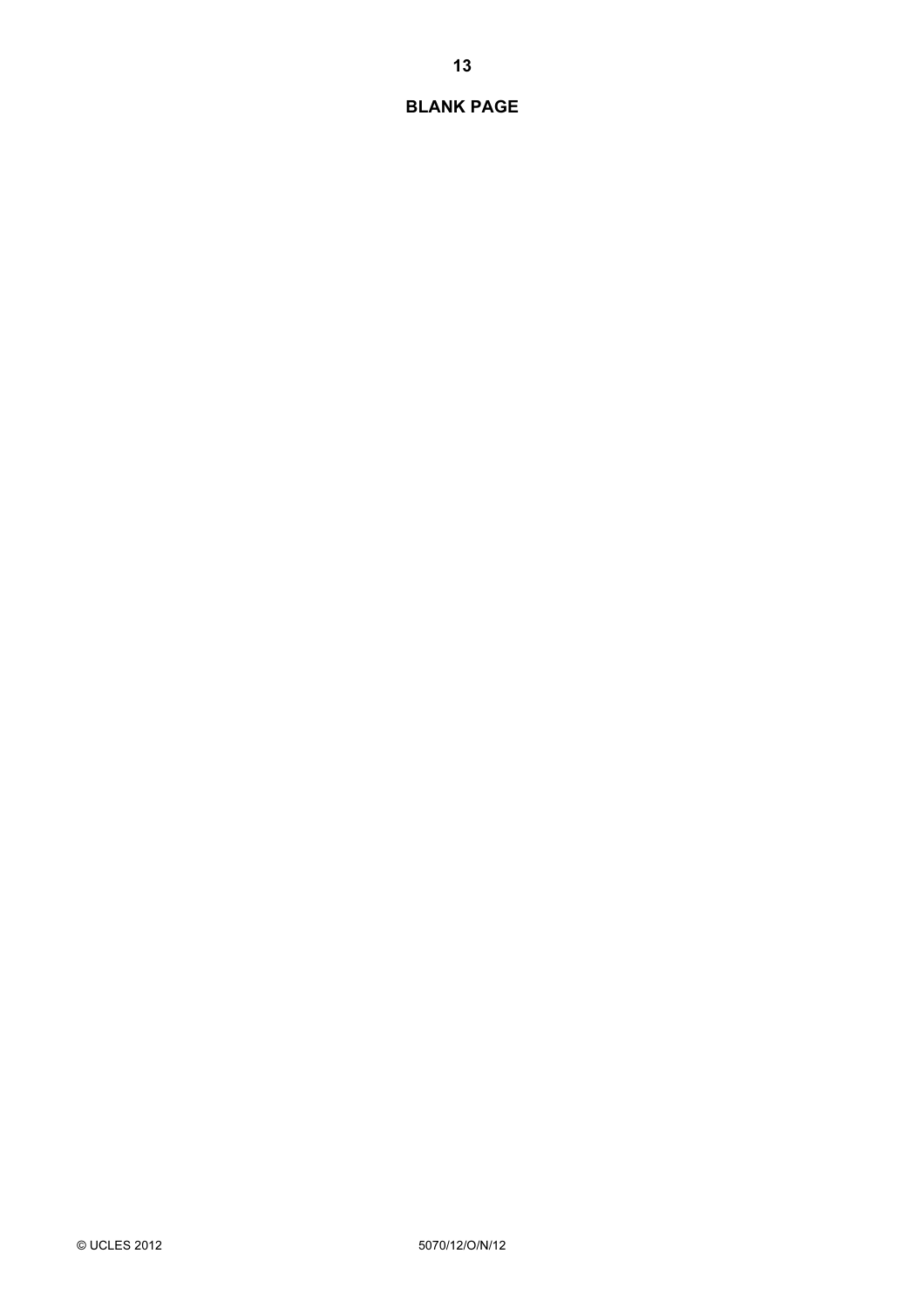# BLANK PAGE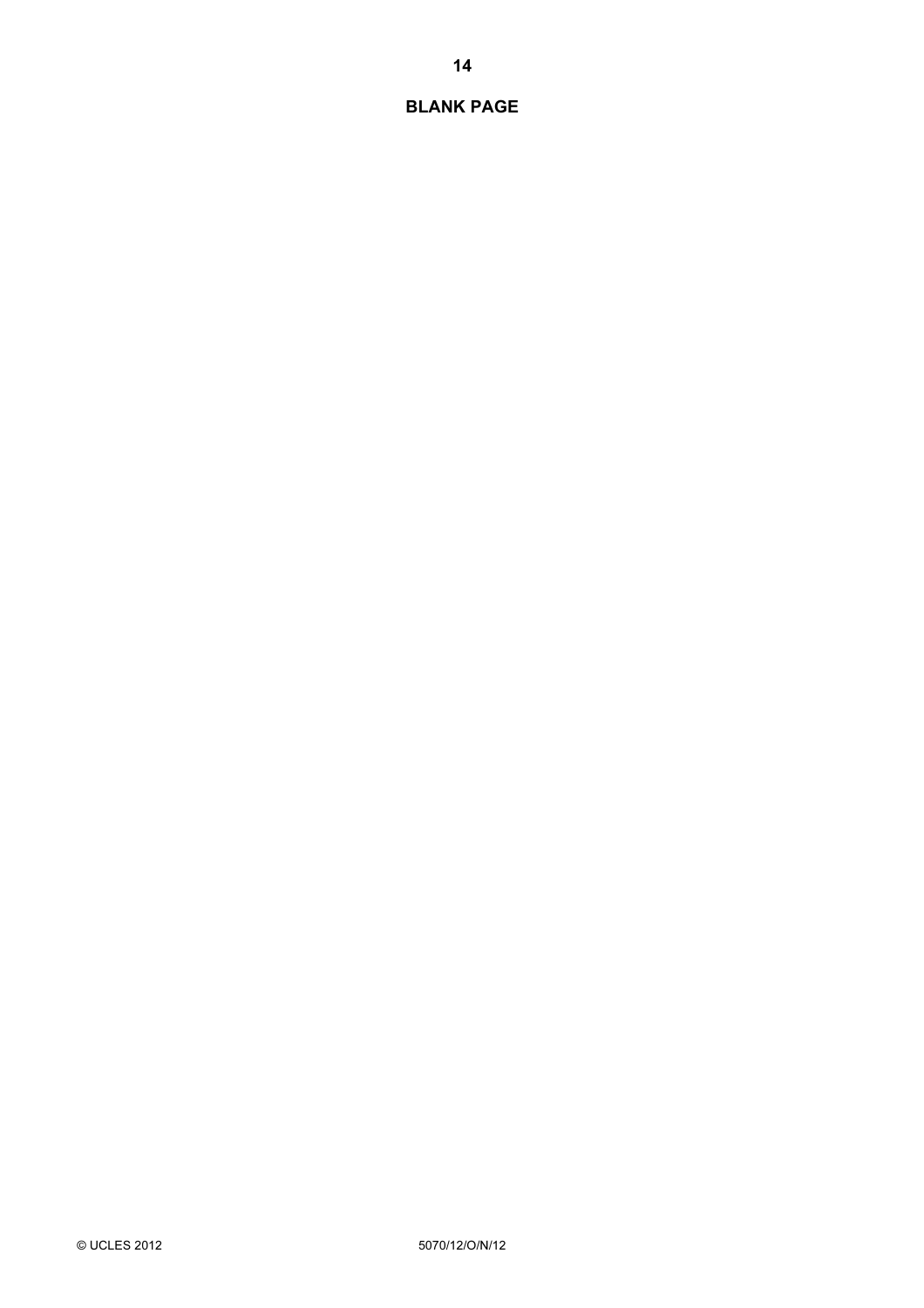# BLANK PAGE